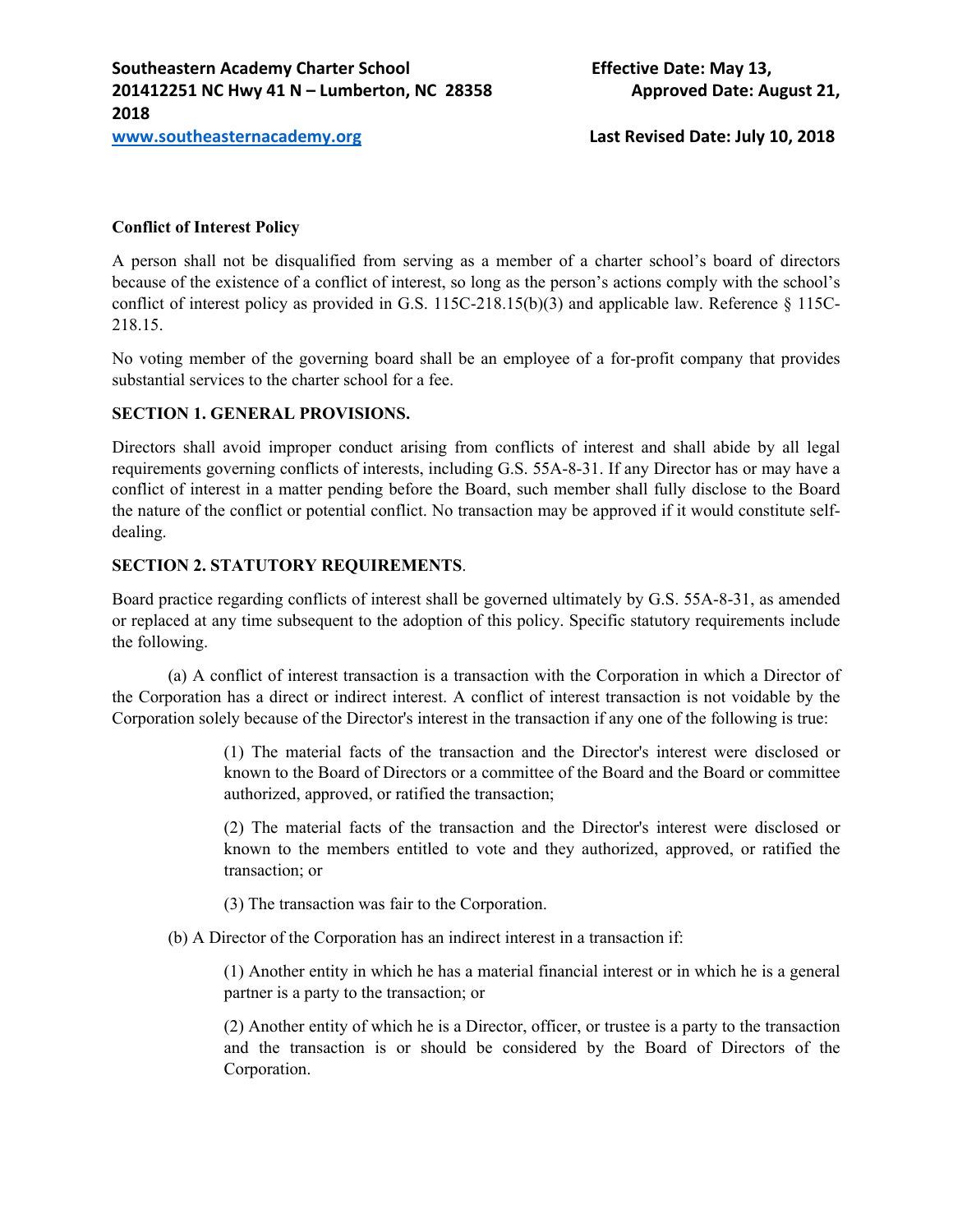(c) For purposes of subdivision  $(a)(1)$  of this section, a conflict of interest transaction is authorized, approved, or ratified if it receives the affirmative vote of a majority of the Directors on the Board of Directors (or on the committee) who have no direct or indirect interest in the transaction, but a transaction shall not be authorized, approved, or ratified under this section by a single Director. If a majority of the Directors who have no direct or indirect interest in the transaction vote to authorize, approve, or ratify the transaction, a quorum is present for the purpose of taking action under this section. The presence of, or a vote cast by, a Director with a direct or indirect interest in the transaction does not affect the validity of any action taken under subdivision  $(a)(1)$  of this section if the transaction is otherwise authorized, approved, or ratified as provided in that subdivision.

(d) For purposes of subdivision  $(a)(2)$  of this section, a conflict of interest transaction is authorized, approved, or ratified by the members if it receives a majority of the votes entitled to be counted under this subsection. Votes cast by or voted under the control of a Director who has a direct or indirect interest in the transaction, and votes cast by or voted under the control of an entity described in subdivision (b)(1) of this section, shall not be counted in a vote of members to determine whether to authorize, approve, or ratify a conflict of interest transaction under subdivision (a)(2) of this section. The vote of these members, however, is counted in determining whether the transaction is approved under other sections of this Chapter. A majority of the votes, whether or not present, that are entitled to be cast in a vote on the transaction under this subsection constitutes a quorum for the purpose of taking action under this section.

(e) The Articles of Incorporation, Bylaws, or a resolution of the Board may impose additional requirements on conflict of interest transactions.

#### **SECTION 3. DEFINITIONS.**

(a) **Interested Person**. Any Director, principal officer, or member of a committee with Board-delegated powers, who has a direct or indirect financial interest, as defined below, is an interested person.

(b) **Financial Interest**. A person has a financial interest if the person has, directly or indirectly, through business, investment, or family:

(1) An ownership or investment interest in any entity with which the Corporation has a transaction or arrangement,

(2) A compensation arrangement with the Corporation or with any entity or individual with which the Corporation has a transaction or arrangement, or

(3) A potential ownership or investment interest in, or compensation arrangement with, any entity or individual with which the Corporation is negotiating a transaction or arrangement. Compensation includes direct and indirect remuneration as well as gifts or favors that are not insubstantial.

**SECTION 4. PROCEDURES**. (a) **Duty to Disclose.** In connection with any actual or possible conflict of interest, an interested person must disclose the existence of the financial interest and be given the opportunity to disclose all material facts to the Directors and members of committees with board-delegated powers considering the proposed transaction or arrangement.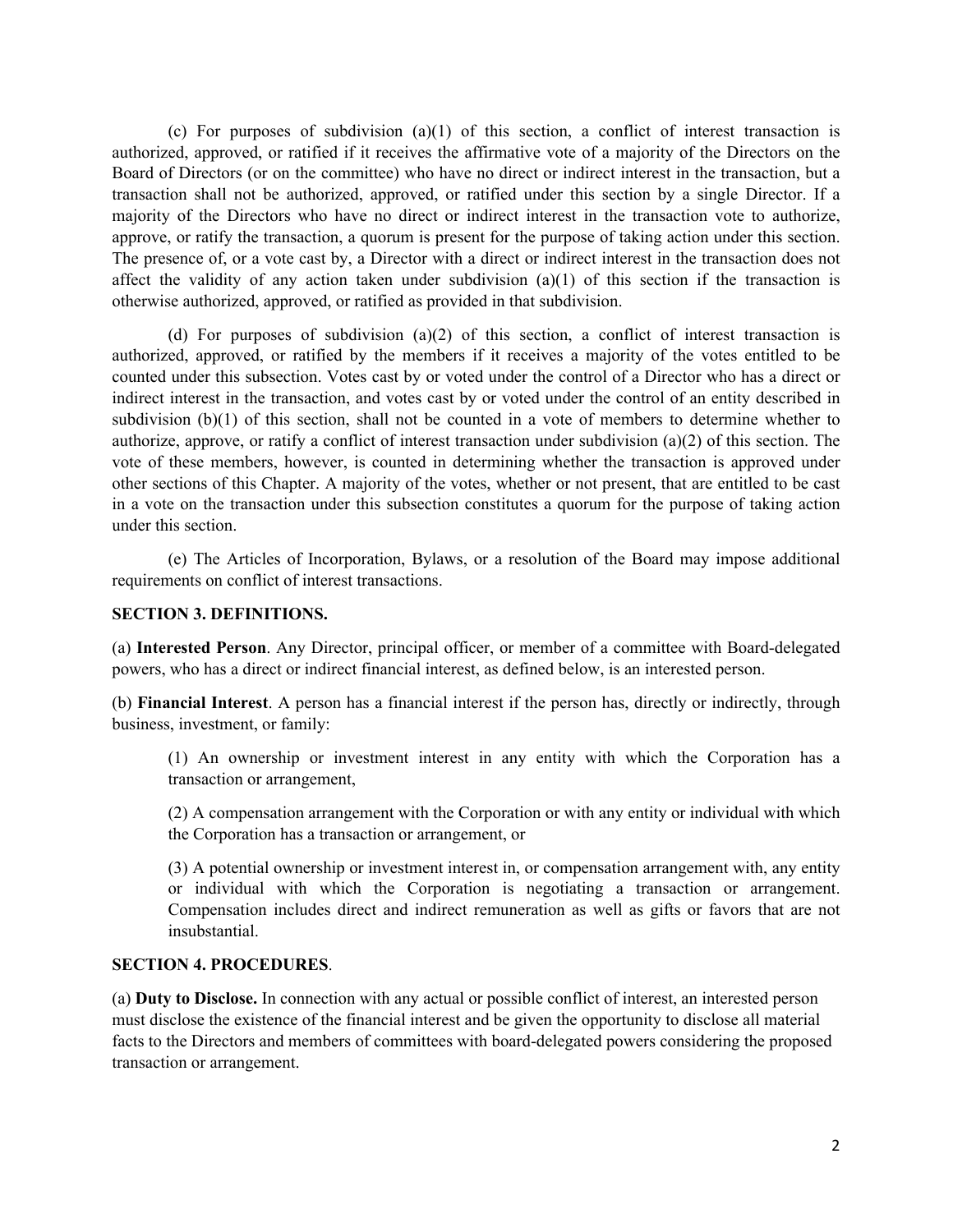(b) **Determining Whether a Conflict of Interest Exists**. After disclosure of the financial interest and all material facts, and after any discussion with the interested person, he/she shall leave the Board or committee meeting while the determination of a conflict of interest is discussed and voted upon. The remaining Board or committee members shall decide if a conflict of interest exists.

(c) **Procedures for Addressing the Conflict of Interest**. (1) An interested person may make a presentation to the Board of Directors or committee meeting, but after the presentation, he/she shall leave the meeting during the discussion of, and the vote on, the transaction or arrangement involving the possible conflict of interest.

(2) The Chairman of the Board of Directors, or the chair of the committee if a committee meeting is appropriate, shall appoint a disinterested person or committee to investigate alternatives to the proposed transaction or arrangement.

(3) After exercising due diligence, the Board or committee shall determine whether the Corporation can obtain, with reasonable efforts, a more advantageous transaction or arrangement from a person or entity that would not give rise to a conflict of interest.

(4) If a more advantageous transaction or arrangement is not reasonably possible under circumstances not producing a conflict of interest, the Board or committee shall determine by a majority vote of the disinterested members whether the transaction or arrangement is in the Corporation's best interest, for its own benefit, and whether it is fair and reasonable. In conformity with the above determination it shall make its decision as to whether to enter into the transaction or arrangement.

## (d) **Violations of the Conflicts of Interest Policy.**

(1) If the Board of Directors or one of its committees has reasonable cause to believe a member has failed to disclose actual or a foreseeable conflict of interest, it shall inform the member of the basis for such belief and afford the member an opportunity to explain the alleged failure to disclose.

(2) If, after hearing the member's response and after making further investigation as warranted by the circumstances, the Board or committee determines the member has failed to disclose an actual or possible conflict of interest, it shall take appropriate disciplinary or corrective action.

## **SECTION 5. RECORDS OF PROCEEDINGS.**

The minutes of the Board of Directors and all committees with Board-delegated powers shall contain:

(a) The names of the persons who disclosed or otherwise were found to have a financial interest in connection with an actual or possible conflict of interest, the nature of the financial interest, any action taken to determine whether a conflict of interest was present, and the decision of the Board or committee as to whether a conflict of interest in fact existed.

(b) The names of the persons who were present for discussions and votes relating to the transaction or arrangement, the content of the discussion, including any alternatives to the proposed transaction or arrangement, and a record of any votes taken in connection with the proceedings.

# **SECTION 6. COMPENSATION.**